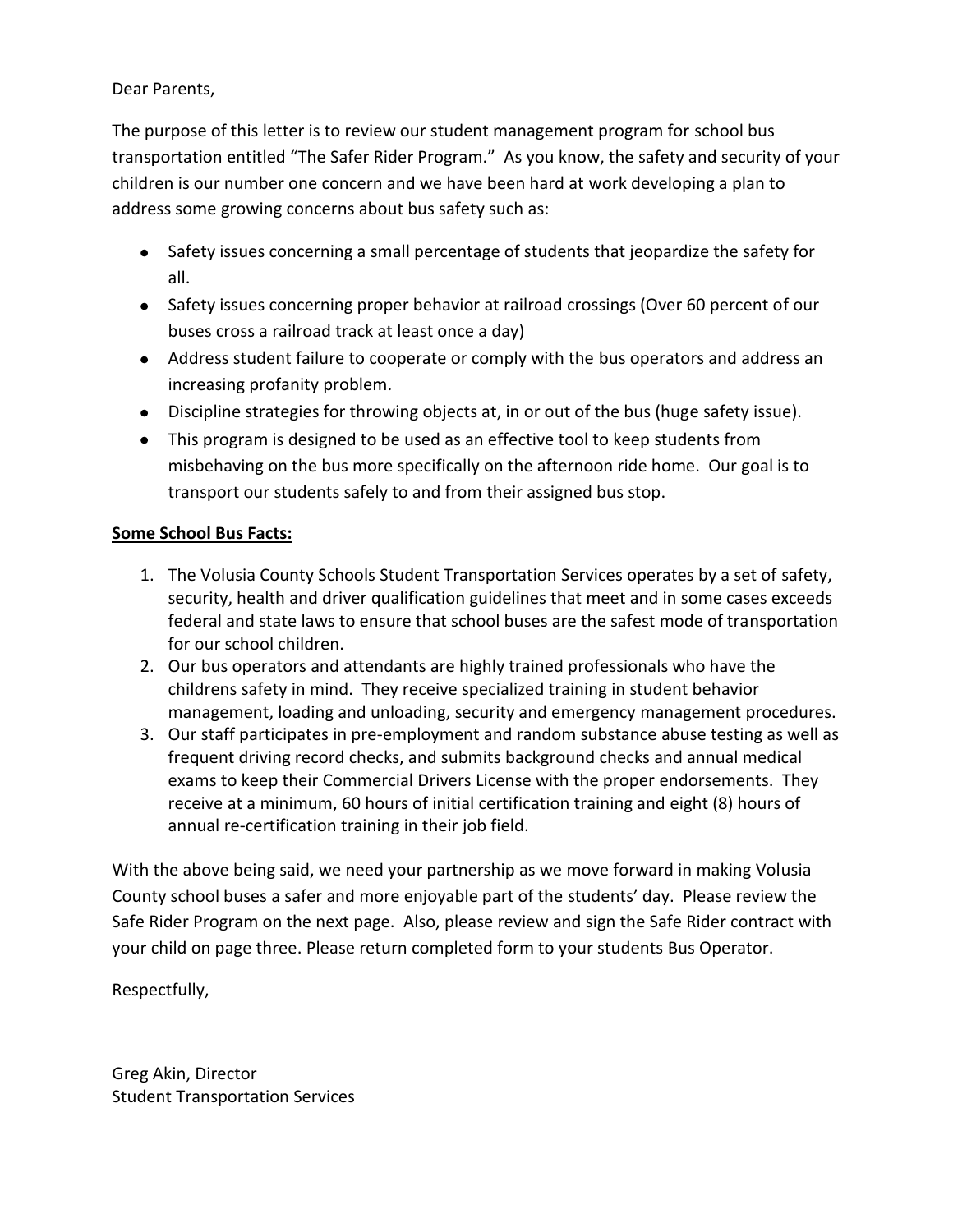## **Safe Rider Program Components:**

- A hierarchy of the Discipline structure starting with the bus operator and attendant.
- A Safe Rider Contract signed by the parent and student.
- Briefing from each bus operator at the beginning of school to review the bus rules and riding expectations with reviews throughout the school year.

How the program works: The program promotes **instant accountability** for unsafe behavior as shown below.

## **Unsafe Behavior on the Ride Home:**

- 1. If unsafe behavior occurs before the bus leaves the school, the student will be provided with two options:
	- a. Correct the behavior and continue home (*behavior documented*) or
	- b. Be referred to the school administrator to be removed from the bus and sent to the office to contact their parent to pick them up.
- 2. If unsafe behavior occurs after the bus leaves the school, the operator will call Dispatch. The Dispatch operator or Area Manager will assess the situation and then make a determination on either returning the student back to school or continuing on.
- 3. If either of the above instances occurs, the Graduated Discipline Plan will be in effect.

The program also includes a defined and graduated discipline plan to encourage the student to make better behavior choices.

## **Graduated Discipline Plan**

**1 st Offense:** Bus Operator conferences with the Student and the Area Manager/Bus Operator or school administrator contacts the Parent to explain the unsafe behavior. (*Courtesy Notice*) Student will be on probation and re-assigned to the front of the bus for one (1) week.

2<sup>nd</sup> Offense: Bus Operator conferences with the Student and the Area Manager/Bus Operator or school administrator contacts the Parent to explain the unsafe behavior. (*Courtesy Notice*) Student will be on probation and re-assigned to the front of the bus for two (2) weeks.

**3 rd Offense:** Referral submitted to the school with a recommendation for bus suspension. Upon return, student will be on probation and re-assigned to the front of the bus for one (1) week.

**4 th Offense:** Referral submitted to the school with a recommendation for bus suspension. Upon return, student will be on probation and re-assigned to the front of the bus for two (2) weeks.

**5 th Offense:** Referral submitted to the school with a recommentation for bus suspension. A conference will be set up within five (5) days with the Parent, Student, School Administration and Transportation staff to discuss possible bus suspension for the remainder of the year. A recommendation will then be submitted to the District Placement Committee.